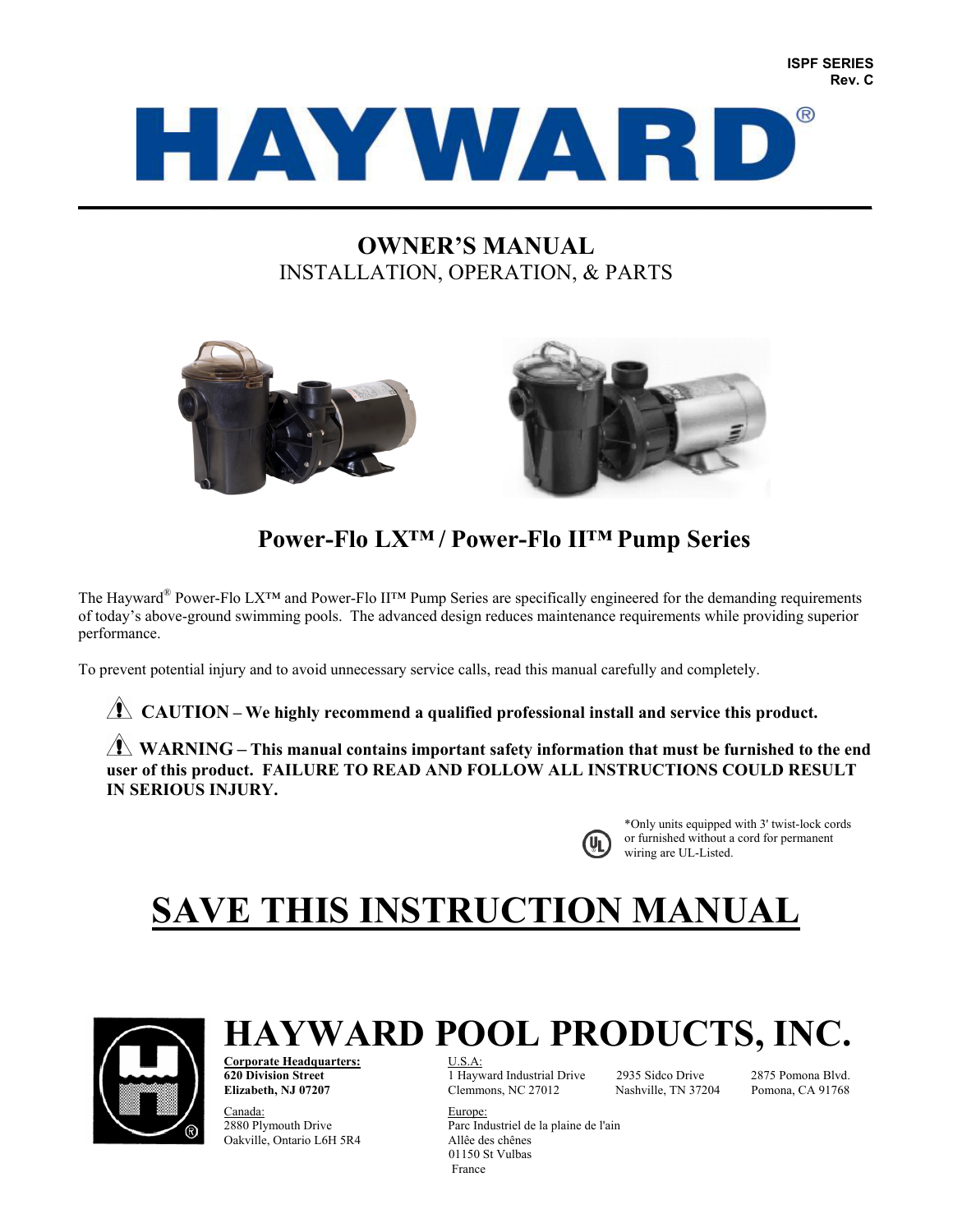Power-Flo LX<sup>™</sup> / Power-Flo II™ Pump Series

| <b>PRODUCT REGISTRATION</b><br>(Retain For Your Records) |                      |  |  |  |
|----------------------------------------------------------|----------------------|--|--|--|
| DATE OF INSTALLATION                                     |                      |  |  |  |
| INITIAL PRESSURE GAUGE READING (CLEAN FILTER)            |                      |  |  |  |
| <b>PUMP MODEL</b>                                        | <b>HORSEPOWER</b>    |  |  |  |
| <b>FILTER MODEL</b>                                      | <b>SERIAL NUMBER</b> |  |  |  |

# **IMPORTANT SAFETY INSTRUCTIONS**

When installing and using this electrical equipment, basic safety precautions should always be followed, including the following: Failure to follow instructions may result in injury.

# **READ AND FOLLOW ALL INSTRUCTIONS IN THIS OWNER'S MANUAL AND ON EQUIPMENT.**

# **KEEP SAFETY LABELS IN GOOD CONDITION AND REPLACE IF MISSING OR DAMAGED.**

**WARNING** – To reduce risk of injury, do not permit children to use or climb on this product. The ANSI/NSPI 4 Standard (above-ground and on-ground pools) advises that components such as the filtration system, pumps, and heaters be positioned to prevent their being used as a means of access to the pool by young children. Closely supervise children at all times.

 **CAUTION –** The Power-Flo LX™ / Power-Flo II™ Pump Series' are intended for use on permanently installed above-ground swimming pools and may also be used with hot tubs and spas if so marked. Do NOT use with storable pools. A permanently installed pool is constructed in or on the ground or in a building such that it cannot be readily disassembled for storage. A storable pool is constructed so that it is capable of being readily disassembled for storage and reassembled to its original integrity.

Though this product is designed for outdoor use, it is strongly advised to protect the electrical components from the weather. Select a well-drained area, one that will not flood when it rains. It requires free circulation of air for cooling. Do not install in a damp or non-ventilated location.

Bond motor to pool structure. Use a solid copper conductor, size or larger. Run wire from external bonding lug to reinforcing rod or mesh. Connect a No. 8 AWG (8.4 mm²) solid copper bonding wire to the pressure wire connector provided on the motor housing and to all metal parts of swimming pool, spa, or hot tub, and to all electrical equipment, metal piping or conduit within 5 ft. (1.5 m) of inside walls of swimming pool, spa, or hot tub. (In Canada use No. 6 AWG bonding wire.)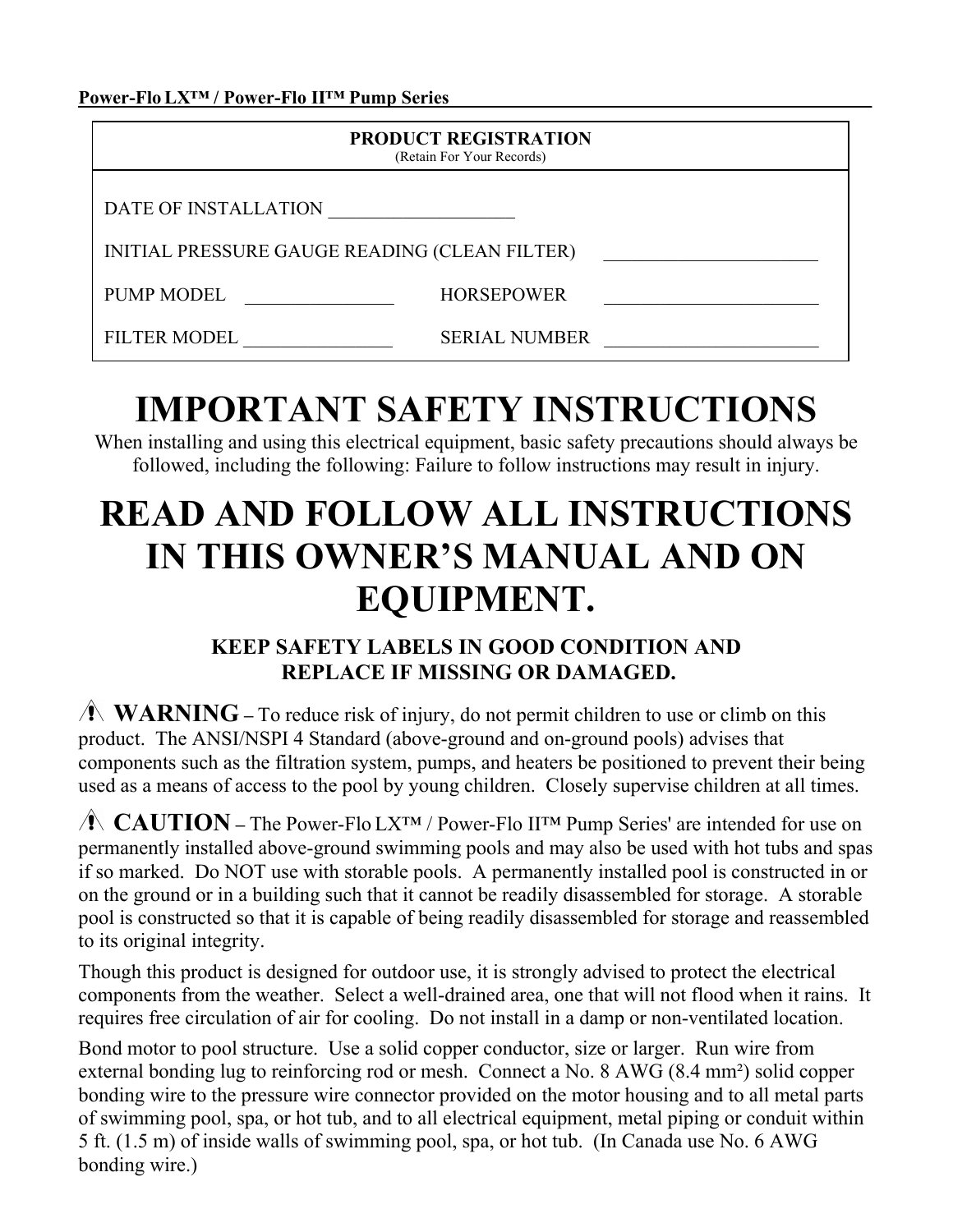# Power-Flo LX<sup>™</sup> / Power-Flo II™ Pump Series

NOTE: The National Electrical Code (NEC) permits use of a cord with a maximum 3 ft. (1 m) length. If your pump is equipped with a cord complying with the NEC, the following three (3) items apply.



 **WARNING – Risk of Electric Shock.** Connect only to a grounding type receptacle protected by a Ground Fault Circuit Interrupter (GFCI). Contact a qualified electrician if you cannot verify that the receptacle is protected by a GFCI.

**WARNING** – To reduce the risk of electric shock replace damaged cord immediately. Do NOT bury cord. Locate cord to minimize abuse from lawn

mowers, hedge trimmers and other equipment.

**WARNING** – To reduce the risk of electric shock, do NOT use an extension cord to connect unit to electric supply. Provide a properly located outlet. Qualified personnel MUST do all electrical wiring.



 **CAUTION –** All suction and discharge valves **MUST** be **OPEN** when starting the filter system. Failure to do so could result in severe personal injury and/or property damage. All drains and suction covers MUST have properly installed covers securely attached with the screws supplied with the covers. If screws are lost, order replacement parts from your supplier.

 **DANGER – Suction Entrapment Hazard.** Never use the pool or spa if a drain cover is damaged, cracked, missing, or not securely attached. Suction in drains and suction outlets can cause drowning, disembowelment, hair or body entrapment, severe injury, and death. Disembowelment, entrapment, or drowning is possible when body parts or hair come in contact with damaged, broken, cracked, missing, or unsecured drain covers and suction outlets. Suction from pumps with only one drain or suction outlet can cause disembowelment, entrapment, or drowning. Pumps for pools and spas require two (2) functioning suction outlets at least three (3) feet apart, on two (2) walls or on the floor and one (1) wall of the pool or spa. Installation of pump and suction outlets must be in compliance with all applicable local building codes. Replace damaged, broken, cracked, missing, or unsecured drain covers and suction outlets immediately.

# **WARNING – Hazardous Pressure.** Pumps, filters, and other

equipment/components of a swimming pool filtration system operate under pressure. Incorrectly installed and/or improperly tested filtration equipment and/or components may fail resulting in injury and/or property damage. A qualified pool professional MUST conduct all pressure tests. This product is intended for above-ground/on-ground swimming pool applications only. Do NOT connect to a high-pressure system such as a municipal water main. To prevent explosion caused by entrapped air in the filtration system use provided air relief valve to bleed air from the system. Confirm that ALL filtration system component clamps, bolts, and covers have been tightened to the manufacturer's recommendations.

**WARNING** – Never operate or test the filtration system at more than 30 PSI.

# **SAVE THESE INSTRUCTIONS**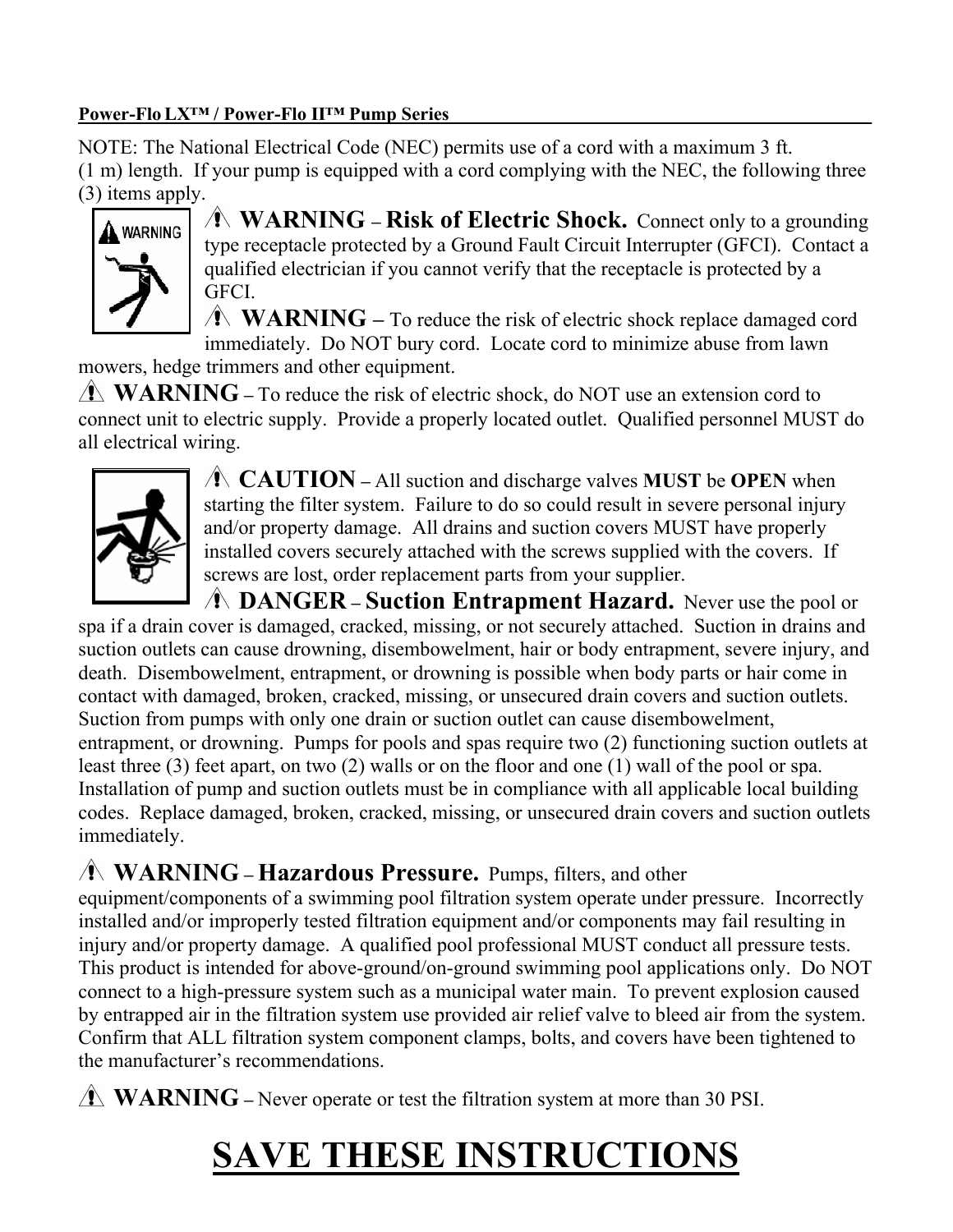## **Installation Instructions**

#### **Pump Location**

The Power-Flo LX™ pump MUST be installed below the pool water line (see Figure to right).

Self-priming Power-Flo II™ pumps may be installed up to four (4) feet above the pool water line.

Install pump on a firm, level base or pad to meet all local and national codes. The field supplied base or pad must be level and vibration-free.

Pump motors require free circulation of air for cooling. Do NOT install pump in a damp or non-ventilated location.



NOTE: ANSI/NSPI-4 Article V, standard for above-ground and on-ground pools, advises that components such as the filtration system, pumps and heater be positioned so as to prevent their being used as a means of access to th

Though the pump is designed for outdoor use, it is strongly advised to protect the electrical components from the weather. Select a well-drained area, one that will not flood when it rains.

#### **Pump Mounting**

Fasten pump to base or pad with screws or bolts to further reduce vibration and stress on pipe or hose joints. The base MUST be solid - level - rigid - vibration free.

#### **Pump mount must:**

- Allow pump inlet height to be as close to water level as possible.
- Allow use of short, direct suction pipe (to reduce friction losses).
- Allow for ball valves in suction and outlet piping.
- Be protected from excess moisture and flooding.
- Allow adequate access for servicing pump and piping.

#### **Plumbing**

Use **Teflon tape** to seal threaded connections on molded plastic components. All plastic fittings must be new or thoroughly cleaned before use. **NOTE: Do NOT use Plumber's Pipe Dope as it may cause cracking of the plastic components.** 

When applying **Teflon tape** to plastic threads, wrap the entire threaded portion of the male fitting with one to two layers of tape. Wind the tape clockwise as you face the open end of the fitting, beginning at the end of the fitting.

The pump suction and outlet ports have molded-in thread stops. Do **NOT** attempt to force hose connector fitting past this stop. It is only necessary to tighten fittings enough to prevent leakage. Tighten fitting by hand and then use a tool to engage fitting an additional 1 ½ turns. Use care when using Teflon tape as friction is reduced considerably; **do NOT over-tighten** fitting or you may cause damage. If leaks occur, remove connector, clean off old Teflon tape, rewrap with one to two additional layers of Teflon tape, and re-install connector.

#### **Piping - Flexible Hose, PVC, or Reinforced Hose are all acceptable piping methods**

For pump outlet use 1-1/2" PVC pipe or reinforced hose. For pump suction on ALL models, use 1-1/2" reinforced hose. Increase size if a long run is needed. For pipe larger than port, use reducing fitting in strainer port.

To avoid pump strain, support suction and outlet independently. Place supports near pump. To avoid strain left by a gap at last connection, start all piping at pump and run pipe **AWAY** from pump.

**NEVER** use suction pipe **SMALLER** than pump suction connections. Suction pipe inlet must be lower than pump inlet port.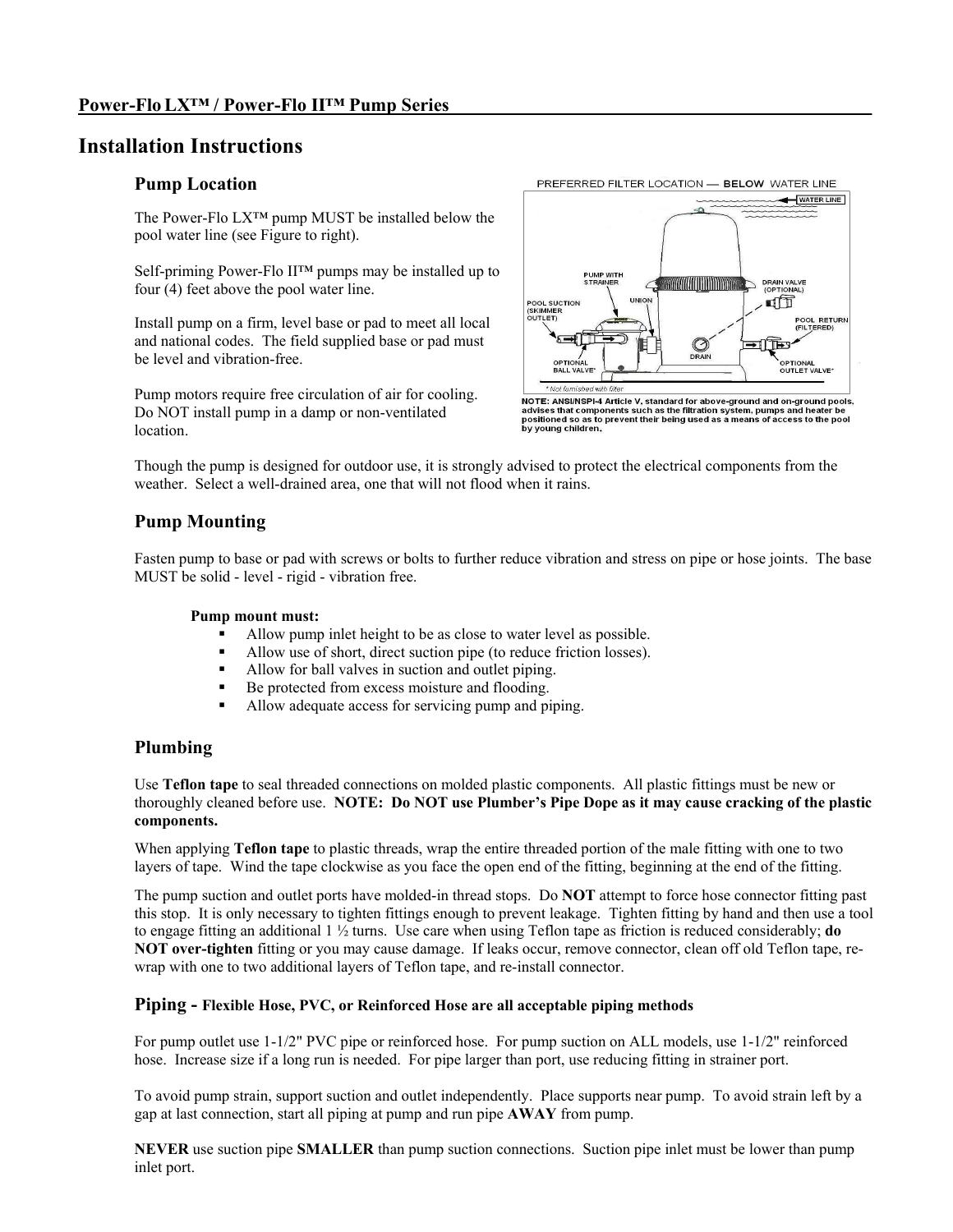# **Installation Instructions (cont.)**

## **Fittings**

Fittings restrict flow. For better efficiency, use the fewest possible fittings. Avoid fittings that could cause an air trap.

Pool and spa fittings MUST conform to the International Association of Plumbing and Mechanical Officials (IAPMO) standards.

Use a non-entrapping suction fitting in pool or double suction (skimmer and main drain).

## **Electrical**



 **WARNING – Ground motor before connecting to electrical power supply. Failure to ground pump motor can cause serious or fatal electrical shock hazard.** 

**WARNING – Do NOT ground to a gas supply line.** 

 **WARNING – To avoid dangerous or fatal electrical shock, turn OFF power to motor before working on electrical connections.**

**WARNING – Ground Fault Circuit Interrupter (GFCI) tripping indicates** 

**electrical problem. If GFCI trips and won't reset, consult electrician to inspect and repair electrical system.**

## **WARNING** – **Fire Hazard. Match supply voltage to motor nameplate voltage.**

Insure that the electrical supply available agrees with the motor's voltage, phase, and cycle, and that the wire size is adequate for the H.P. (KW) rating and distance from the power source.

#### **NOTE: All electrical wiring MUST be performed by a qualified professional, and MUST conform to local codes and regulations.**

#### **Voltage**

Voltage at motor **MUST NOT** be more than 10% above or below motor name plate rated voltage, or motor may overheat, causing overload tripping and reduced component life. If voltage is less than 90% or more than 110% of rated voltage when motor is running at full load, consult power company.

#### **Grounding/Bonding**

Install, ground, bond, and wire motor according to local or national electrical code requirements.

Permanently ground motor. Use green ground terminal provided under motor canopy or access place; use size and type wire required by code. Connect motor ground terminal to electrical service ground.

Bond motor to pool structure. Use a solid copper conductor, size or larger. Run wire from external bonding lug to reinforcing rod or mesh. Connect a No. 8 AWG (8.4 mm<sup>2</sup>) solid copper bonding wire to the pressure wire connector provided on the motor housing and to all metal parts of swimming pool, spa, or hot tub, and to all electrical equipment, metal piping or conduit within 5 ft. (1.5 m) of inside walls of swimming pool, spa, or hot tub.

#### **Wiring**

Pump MUST be permanently connected to circuit. If other lights or appliances are also on the same circuit, be sure to add their amp loads before figuring wire and circuit breaker sizes. (NOTE: If unsure how to do this or if this is confusing, consult a licensed electrician). Use the load circuit breaker as the Master On-Off switch.

Install a Ground Fault Circuit Interrupter (GFCI) in circuit; it will sense a short-circuit to ground and disconnect power before it becomes dangerous to pool users. For size of GFCI required and test procedures for GFCI, see manufacturer's instructions.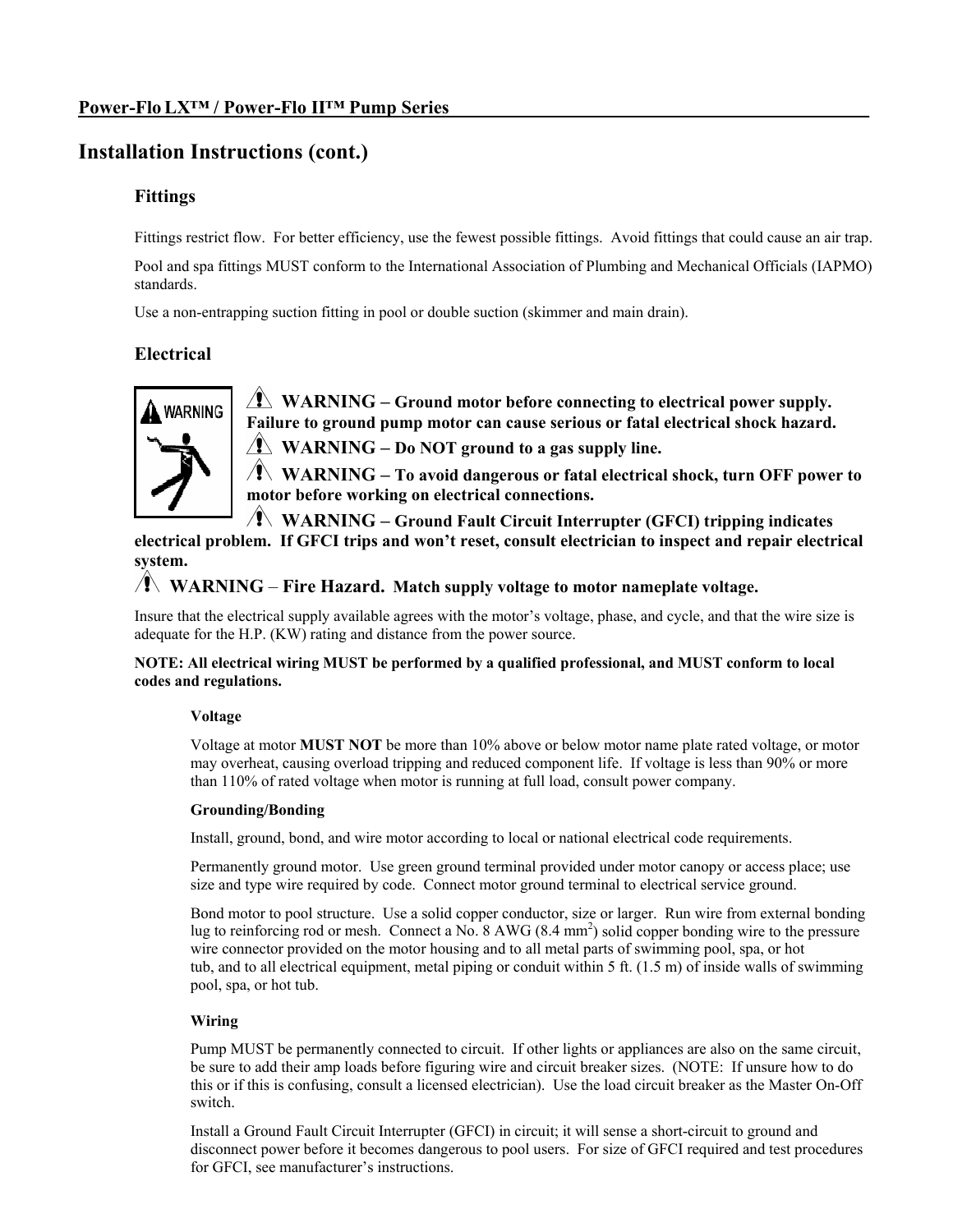# **Installation Instructions (cont.)**

#### **Electrical (cont.)**

#### **Wiring (cont.)**

In case of a power outage, check GFCI for tripping, which will prevent normal pump operation. Reset if necessary.

**NOTE: If you do not use conduit when wiring motor, be sure to seal wire opening on end of motor to prevent dirt, bugs, etc., from entering.**

## **New Installation – Start-Up & Operation**

#### **Prior to Start-Up**

Fill strainer housing with water to suction pipe level. **NEVER operate the pump without water**. Water acts as a coolant and lubricant for the mechanical shaft seal.

 **WARNING – NEVER run pump dry. Running pump dry may damage seals, causing leakage and flooding. Fill strainer housing with water before starting motor.**

**CAUTION – Do NOT add chemicals to pool/spa system directly in front of pump suction. Adding undiluted chemicals may damage pump and voids warranty.**

## **CAUTION – Before removing strainer cover:**

- **1. STOP PUMP before proceeding.**
- **2. CLOSE VALVES in suction and outlet pipes.**
- **3. RELEASE ALL PRESSURE from pump and piping system.**



 **WARNING – If pump is being pressure tested, be sure pressure has been released before removing strainer cover.** 

 **WARNING – Do NOT block pump suction. To do so with body may cause fatal injury. Small children using pool MUST always have close adult supervision.** 

## **Priming Pump**

- Open all valves before starting system.
- Release all air from filter and piping system. **See filter owner's manual.**
- When water source is higher than the pump, pump will prime itself when suction and outlet valves are opened. If water source is lower than the pump, unscrew and remove strainer cover; fill strainer and pump with water.
- Clean and lubricate strainer cover O-ring with "Jack's 327" each time it is removed.
- Clean and inspect O-ring; re-install on strainer cover.
- Replace strainer cover on strainer housing; turn clockwise to tighten cover.

**NOTE: Tighten strainer cover by hand only (no wrenches) ¼ turn.** 

Pump should prime. Priming time will depend on vertical length of suction lift and horizontal length of suction pipe. If pump does NOT prime within ten minutes, stop motor and determine cause. Be sure all suction and discharge valves are open when pump is running. See Troubleshooting Guide.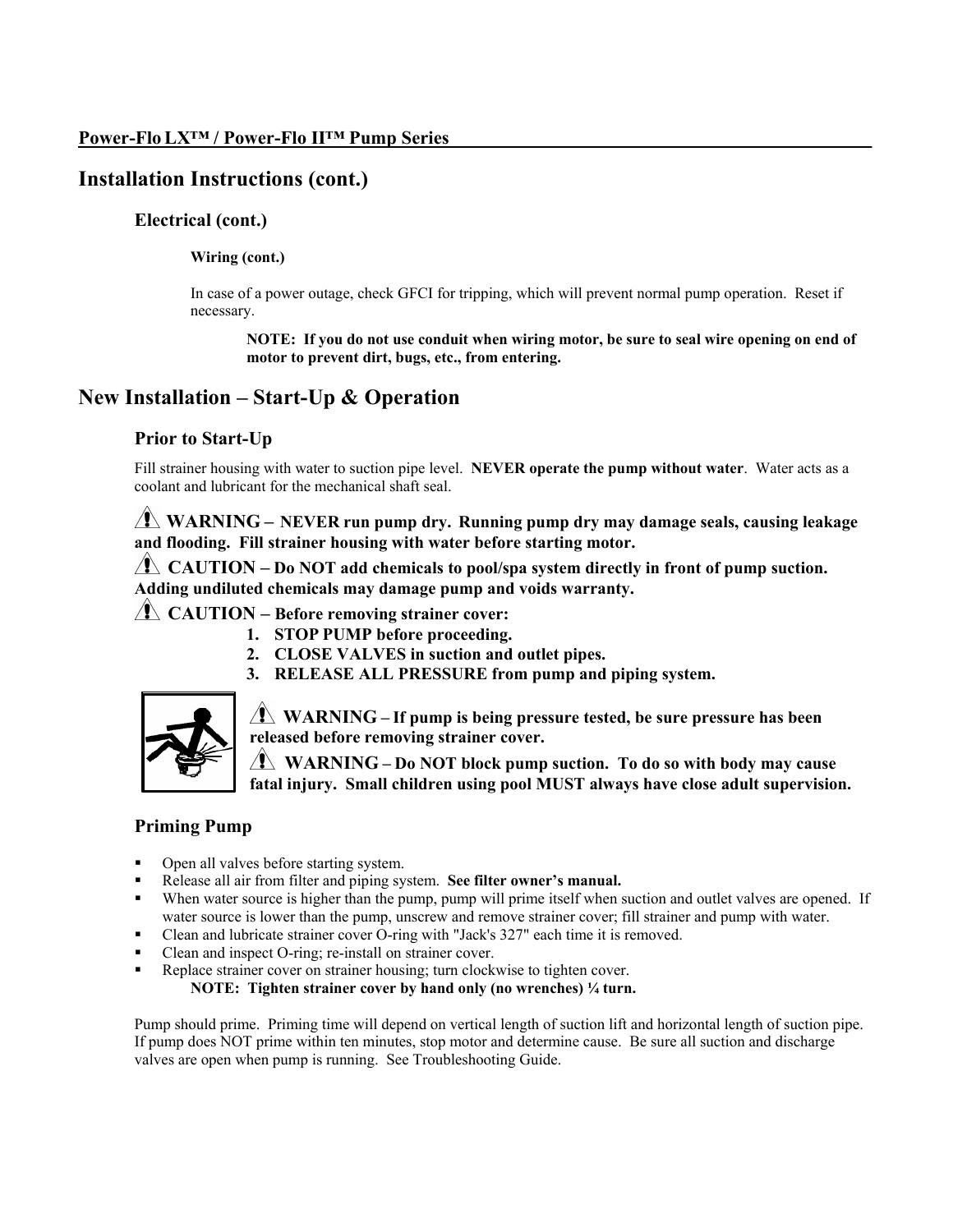## **Storage/Winterization**

 **WARNING – Explosion Hazard. Purging the system with compressed air can cause components to explode, with risk of severe injury or death to anyone nearby. Use only a low pressure (below 5 PSI), high volume blower when air purging the pump, filter, or piping.** 

**CAUTION – Allowing the pump to freeze will void the warranty.**

**CAUTION** – **Do NOT use anti-freeze solutions (except propylene glycol) in your pool/spa system. Propylene glycol is non-toxic and will not damage plastic system components; other antifreezes are highly toxic and may damage plastic components in the system.** 

Drain all water from pump and piping when expecting freezing temperatures or when storing pump for a long time (see instructions below). Gravity drain system as far as possible.

Keep motor dry and covered during storage. To avoid condensation/corrosion problems, do NOT cover or wrap pump with plastic film or bags.

## **Storing Pump For Winterization**

## **WARNING – To avoid dangerous or fatal electrical shock hazard, turn OFF power to motor before draining pump.**



- 1. Drain water level below all inlets to the pool.
- 2. Remove drain plug from bottom of strainer body.
- 3. Disconnect pump from base.
- 4. Once the pump is removed of water, re-install the strainer lid and strainer plug.
- 5. Store pump in a dry enclosure.

# **Start-Up For Winterized Equipment**

- 1. Follow filter manufacturer's instructions for reactivation of the filter.
- 2. Inspect all electrical wiring for damage or deterioration over the shutdown period. Have a qualified serviceman repair/replace wiring as needed.
- 3. Securely mount pump to base.
- 4. Install all intake and output fittings and piping.
- 5. Refill pool to proper water level.
- 6. Prime pump according to instructions.

## **Shaft Seal Change Instructions**

## **IMPORTANT SAFETY INSTRUCTIONS PLEASE READ AND FOLLOW ALL INSTRUCTIONS**

When servicing electrical equipment, basic safety precautions should always be observed including the following. Failure to follow instructions may result in injury.

- A. **WARNING To reduce risk of injury, do not permit children to use this product.**
- B. Disconnect all electrical power service to pump before beginning shaft seal replacement.
- C. Only qualified personnel should attempt rotary seal replacement. Contact your local authorized Hayward Dealer or service center if you have any questions.
- D. The National Electrical Code requires either a three (3) foot maximum twist-lock cord set with a GFCI protected receptacle or hard wire (conduit) connection for swimming pool pump installation. Do not use extension cords.

# **SAVE THESE INSTRUCTIONS**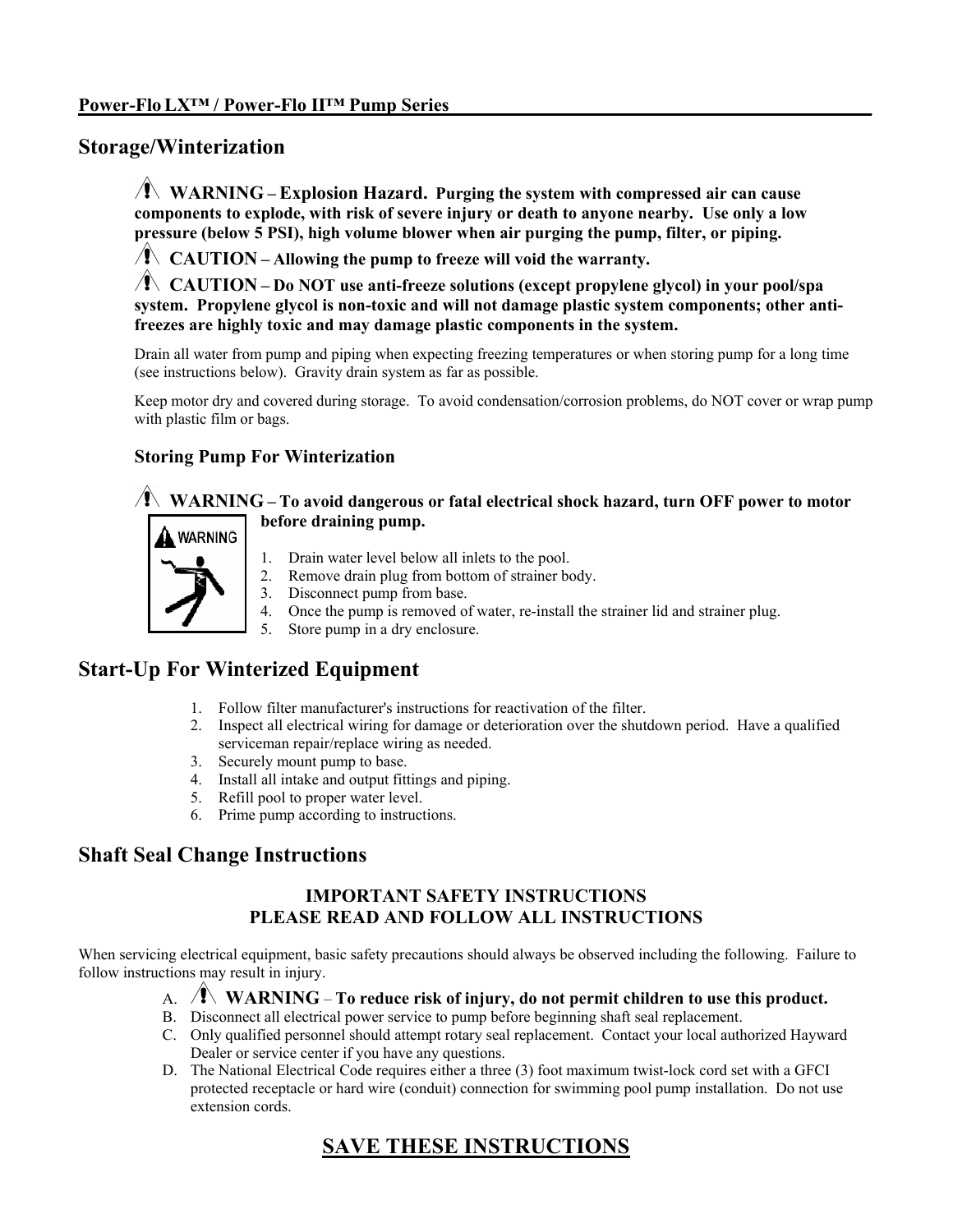# **Shaft Seal Change Instructions (cont.)**

Exercise extreme care in handling both the rotating and the stationary sections of the two-part replacement seal. Foreign matter or improper handling will easily scratch the graphite and ceramic sealing surfaces.

- 1. Shut off water flow to pump by closing appropriate valves or by plugging both the skimmer outlet port and return port to pool. Disconnect piping or hoses from the motor/pump assembly.
- 2. Remove the strainer by disengaging and removing the strainer cover. Remove the basket. Lift up on strainer 'C' clip and remove. Finally, slide strainer housing forward and remove.
- 3. Unscrew eight (8) screws and remove pump cover, exposing the impeller.
- 4. Remove the canopy or the shaft cover plate from the end of motor opposite the impeller.
- 5. Hold the motor shaft securely by either inserting a screwdriver in slot at end of shaft or by using an open-end wrench to engage the flat surfaces provided near end of motor shaft. Rotate the impeller ina a counterclockwise direction and remove it from the motor shaft.
- 6. Note how the steel spring section of the old seal is positioned on impeller hub and remove it by pulling from the impeller.
- 7. Loosen four (4) motor through bolts from the back of motor and remove pump housing/shroud from the front of the motor.
- 8. Remove the ceramic stationary portion of the old seal by pressing the white ceramic seat out of the pump housing recess. If assembly is tight, tap lightly from the "motor" side.
- 9. Clean and lubricate the impeller stem and the pump housing recess with a dilute solution of non-granulated liquid-type soap. Do not use petroleum or silicone lubricants as these can contribute to seal leakage.
- 10. Press the new rotating portion of the seal assembly onto the impeller stem with the polished black graphite surface facing away from the impeller.
- 11. Carefully press the stationary ceramic portion of the seal into the recess of the pump housing/shroud, with the polished flat surface facing out.
- 12. Carefully insert the motor shaft through the pump housing/shroud and align with white ceramic stationary seal assembly in place and secure the motor to pump housing/shroud with four (4) motor through bolts removed in step #7. Be sure motor base and pump discharge port are positioned properly. Alternately tighten the motor through bolts until the pump housing is secure. Make certain motor shaft turns freely before proceeding.
- 13. Screw the impeller (clockwise) with the rotating portion of seal in place onto the motor shaft. Hand-tighten the impeller in place.
- 14. Clean (replace if necessary) the O-ring and replace on pump cover. Assemble the pump cover to the pump housing/ shroud with the eight (8) screws removed in step #3. Tighten screws alternately and evenly.
- 15. Re-assemble strainer by sliding strainer housing onto pump cover. Install strainer 'C' clip by pushing clip down onto grooved pump cover coupling. Insert basket and fasten strainer cover.
- 16. Reconnect pump to the piping or hoses provided. Open all valves and make sure that the pump strainer housing is full of water before restarting the pump.

# **Troubleshooting**

#### **Motor Will NOT Start – Check For:**

- 1. Improper or loose wiring connections; open switches or relays; tripped circuit breakers, GFCI's, or blown fuses.
- 2. Manually check rotation of motor shaft for free movement and lack of obstruction. (See steps 4 & 5 of "Shaft" Seal Change Instructions" in this manual.)
- 3. If you have a timer, be certain it is working properly. Bypass it if necessary.

#### **Motor Shuts OFF – Check For:**

- 1. Undersized wiring; loose connections; etc.
- 2. Low voltage at motor or power drop (frequently caused by undersized wiring or extension cord use).
- 3. Mechanical binding and electrical overload.

**NOTE:** Your Hayward pump motor is equipped with an "automatic thermal overload protector." The motor will automatically shut off if power supply drops before heat damage can build up causing windings to burn out. The "thermal overload protector" will allow the motor to automatically restart once the motor has cooled, provided the power source is again up to proper levels. It will continue to cut On/Off until the problem is corrected. **Be sure to correct cause of overheating.**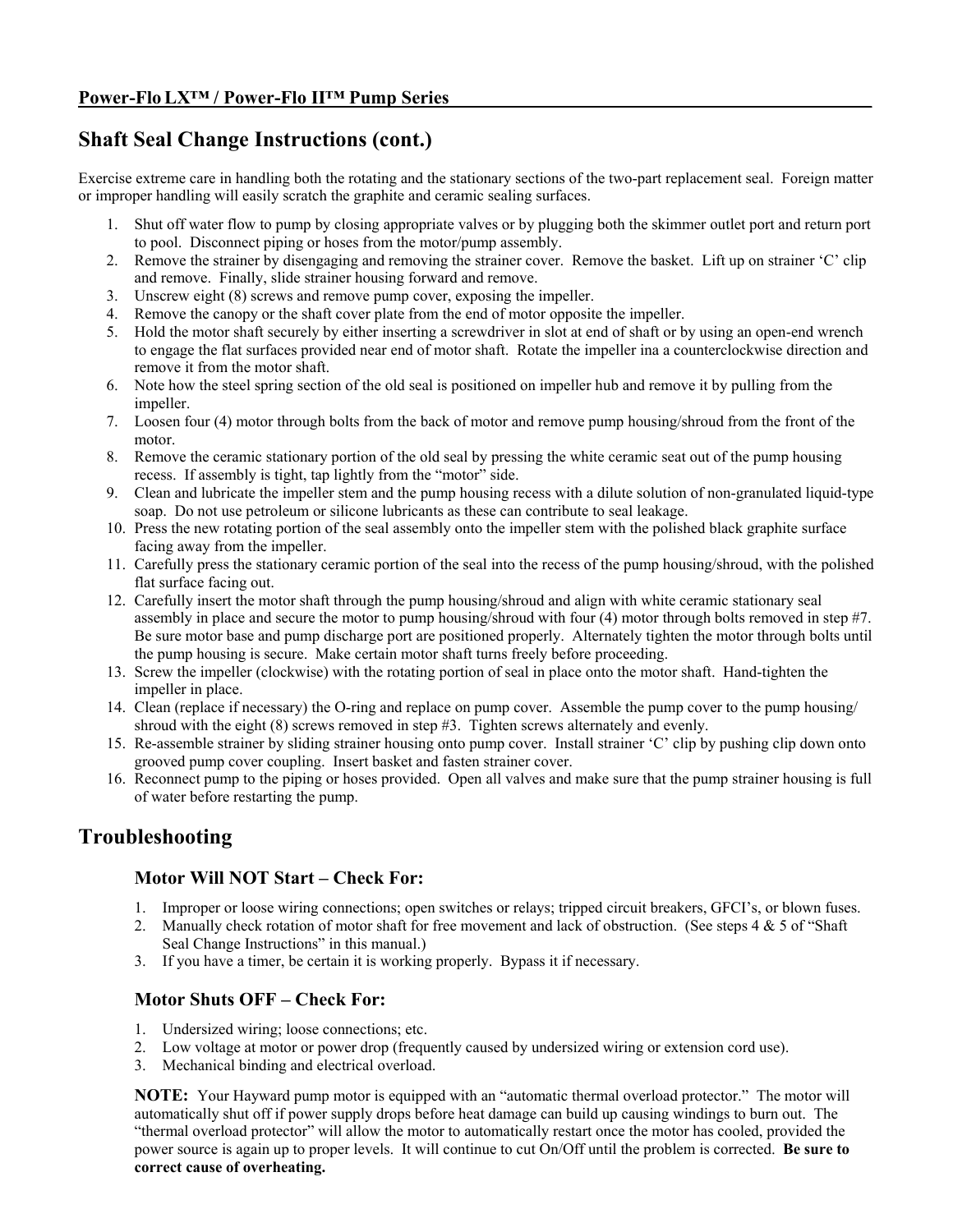## **Troubleshooting (cont.)**

### **Motor Hums, But Does NOT Start – Check For:**

- 1. Centrifugal switch stuck in OPEN position.
- 2. Binding of motor shaft.

## **Pump Won't Prime**

- 1. Make sure pump/strainer housing is filled with water and the cover O-ring is clean, also be sure it is properly seated in the cover O-ring groove. Make sure strainer cover is locked firmly in position and lubricated with "Jack's 327."
- 2. Make sure all suction and discharge valves are fully open and not blocked, that pool water level is at proper level, and that skimmer weir is not hung up or binded on skimmer wall.
- 3. Block off to determine if pump will develop a vacuum. You should have 5"-6" of vacuum at the strainer cover **(Only your pool dealer can confirm this with a vacuum gauge)**. You may be able to check by removing the skimmer basket and holding your hand over the bottom port with skimmer full and pump running. If no suction is felt, check for line blockage.
	- a. If pump develops a vacuum, check for blocked suction line or dirty strainer basket, an air leak in the suction piping may be the cause.
	- b. If pump does not develop a vacuum and pump has sufficient "priming water":
		- i. Re-check strainer housing cover and all threaded connections for suction leaks. Check if all hose clamps are tight.
		- ii. Check voltage to ensure that the motor is rotating at full RPM's.
		- iii. Open housing cover and check for clogging or obstruction in suction. Check impeller for debris.
		- iv. Remove and replace shaft seal only if it is leaking.

#### **Low Flow – Generally, Check For:**

- 1. Clogged or restricted strainer or suction line; undersized pool piping.
- 2. Plugged or restricted discharge line of filter, valve partially closed (high gauge reading). How to correct: Sand filters – backwash as per manufacturer's instructions; D.E. filters – backwash as per manufacturer's instructions; Cartridge filters – clean or replace cartridge.
- 3. Air leak in suction (bubbles issuing from return fittings). Re-tighten using Teflon tape.
- 4. Plugged or restricted impeller or impeller sheared off. Replace including new seal assembly.

#### **Noisy Pump – Check For:**

- 1. Air leak in suction piping causing rumbling in pump.
- 2. Cavitation due to restricted or undersized suction line or leak at any joint, low water level in pool, and unrestricted discharge return lines. Correct suction condition or throttle return lines, if practical. Holding hand over return fitting will sometimes prove this point or putting in a smaller eyeball fitting.
- 3. Vibration due to improper mounting, etc. Put a rubber pad under metal mounting feet.
- 4. Foreign matter in pump housing. Loose stones/debris hitting impeller could be cause, remove any of the above.
- 5. Motor bearings noisy from normal wear, rust, overheating, or concentration of chemicals causing seal damage which will allow chlorinated water to seep into bearings wiping out the grease causing bearing to whine. All seal leaks should be replaced at once.
- 6. Equipment base vibrating.

# **Maintenance**

- Clean strainer basket regularly. Do NOT strike basket to clean. Inspect strainer cover gasket regularly and replace as necessary.
- Hayward pumps have self-lubricating motor bearings and shaft seals. No lubrication is necessary.
- Keep motor clean. Insure air vents are free from obstruction.
- Occasionally, shaft seals must be replaced, due to wear or damage. See "Shaft Seal Change Instructions" in this manual.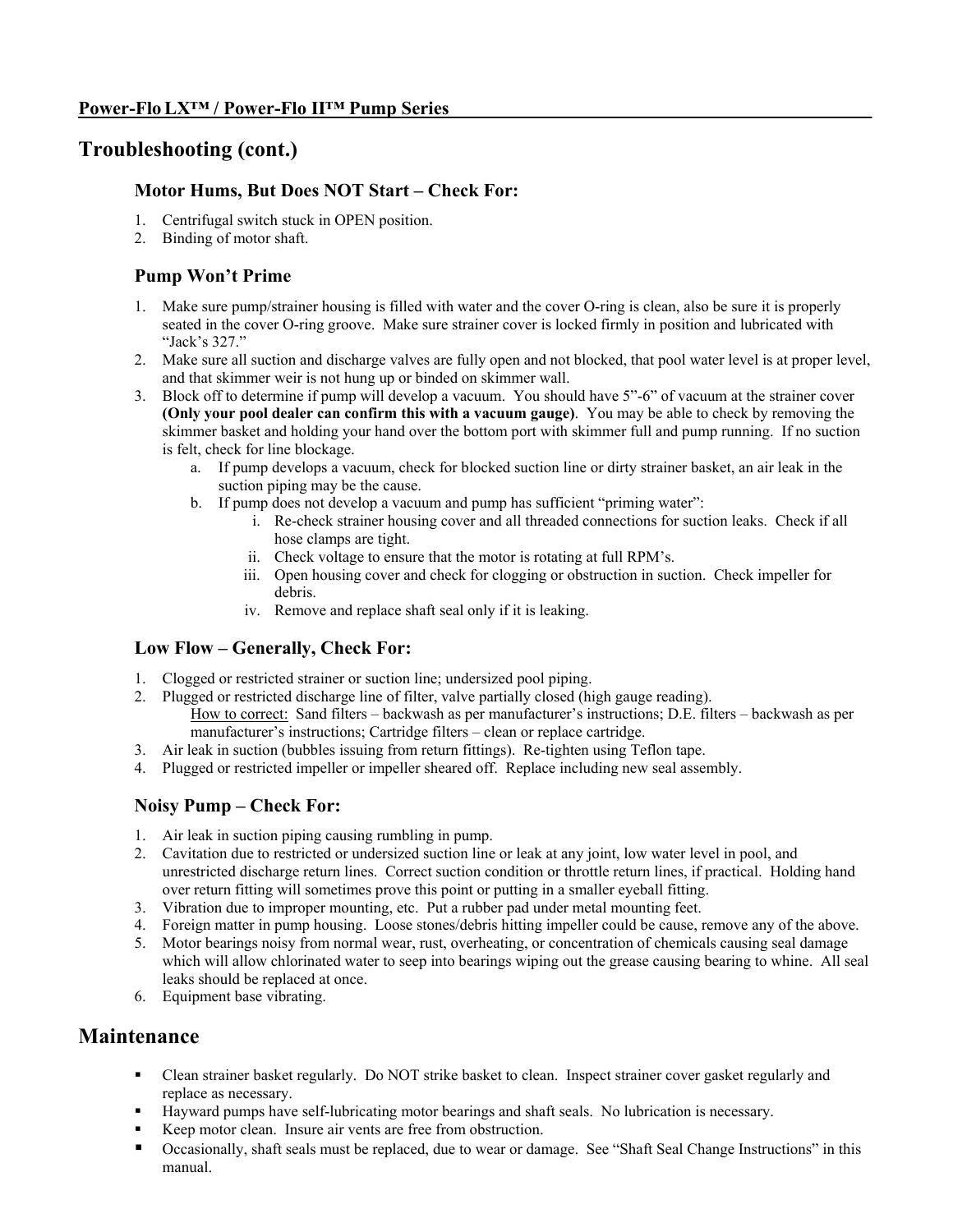# **Replacement Parts**

# **Parts Diagram**



## **Parts Listing**

|                |                                     |                                           | Model No.<br>SP1580, SP1580X15             |                                            |
|----------------|-------------------------------------|-------------------------------------------|--------------------------------------------|--------------------------------------------|
| Ref.<br>No.    | <b>Description</b>                  | Model No.<br><b>SP1540C</b>               | SW1585X20,<br>SW1585X25                    | Model No.<br>SP1750, 1775, 1780            |
| 1              | Housing Bolt, No. 10-24 Hex Head    | SPX1500N2 (7 Req'd.)                      | SPX1500N2 (8 Req'd.)                       | SPX1500N2 (6 Req'd.)                       |
| $\overline{2}$ | <b>Housing Cover</b>                | <b>SPX1500B</b>                           | <b>SPX1580BP</b>                           | <b>SPX1705B</b>                            |
| 3              | Housing O-Ring                      | SPX1580Z1                                 | SPX1580Z1                                  | SPX1580Z1                                  |
| 4              | <b>Housing Gasket</b>               | <b>SPX1500H</b>                           | <b>SPX1500H</b>                            | <b>SPX1500H</b>                            |
| 5              | Seal Assembly                       | <b>SPX1500KA</b>                          | <b>SPX1500KA</b>                           | SPX1500KA                                  |
| 6              | Impeller                            | Refer to Part No on<br>Original Equipment | Refer to Part No. on<br>Original Equipment | Refer to Part No. on<br>Original Equipment |
| $\overline{7}$ | Pump Housing                        | <b>SPX1500AA</b>                          | SPX1580AAP                                 | <b>SPX1705AA</b>                           |
| 8              | Housing Nut, No. 10-24 Hex Head     | SPX1500Y2 (7 Reg'd.)                      | SPX1500Y2 (8 Reg'd.)                       | SPX1500Y2 (6 Reg'd.)                       |
|                | Motor (for SP1540C) - 40 GPM        | SPX1540Z1E                                |                                            |                                            |
|                | Motor (for SP1750) - 1/2 HP         | ----                                      | ----                                       | SPX1500Z1E                                 |
|                | Motor (for SP1775) - 3/4 HP         |                                           |                                            | SPX1510Z1E*                                |
| 9              | Motor (for SP1780) - 1 HP           | ----                                      |                                            | SPX1510Z1XE*                               |
|                | Motor (for SP1580) - 1 HP           | ----                                      | SPX1510Z1XE                                |                                            |
|                | Motor (for SP1580X15) - 1-1/2 HP    | ----                                      | SPX1515Z1E                                 | ----                                       |
|                | Motor (for SW1585X20) - 2 HP        |                                           | SPX1520Z1ESC                               |                                            |
|                | Motor (for SW1585X25) - 2-1/2 HP    |                                           | SPX1524Z1ESC                               |                                            |
| 10             | <b>Strainer Housing with Basket</b> | SPX1500CAP                                | SPX1500CAP                                 | SPX1500CAP                                 |
| 11             | Check Valve Assembly (Optional)     | SPX1500RA                                 | SPX1500RA                                  | SPX1500RA                                  |
| 12             | Strainer Basket                     | SPX1250RA                                 | SPX1500LX                                  | SPX1250RA                                  |
| 13             | <b>Strainer Cover O-Ring</b>        | <b>SPX1500P</b>                           | <b>SPX1500P</b>                            | <b>SPX1500P</b>                            |
| 14             | Strainer Cover with O-Ring          | SPX1500D2A                                | SPX1500D2A                                 | SPX1500D2A                                 |
| 15             | <b>Complete Strainer Assembly</b>   | SP1516                                    | SP1516                                     | SP1516                                     |
| 16             | Drain Plug with Gasket              | <b>SPX1700FG</b>                          | <b>SPX1700FG</b>                           | <b>SPX1700FG</b>                           |
| 17             | C-Clip                              | <b>SPX1515C</b>                           | SPX1515C                                   | SPX1515C                                   |

\* To order 2-speed motor, change "1" in suffix of model number to a "2" (i.e. SPX1510Z2E)